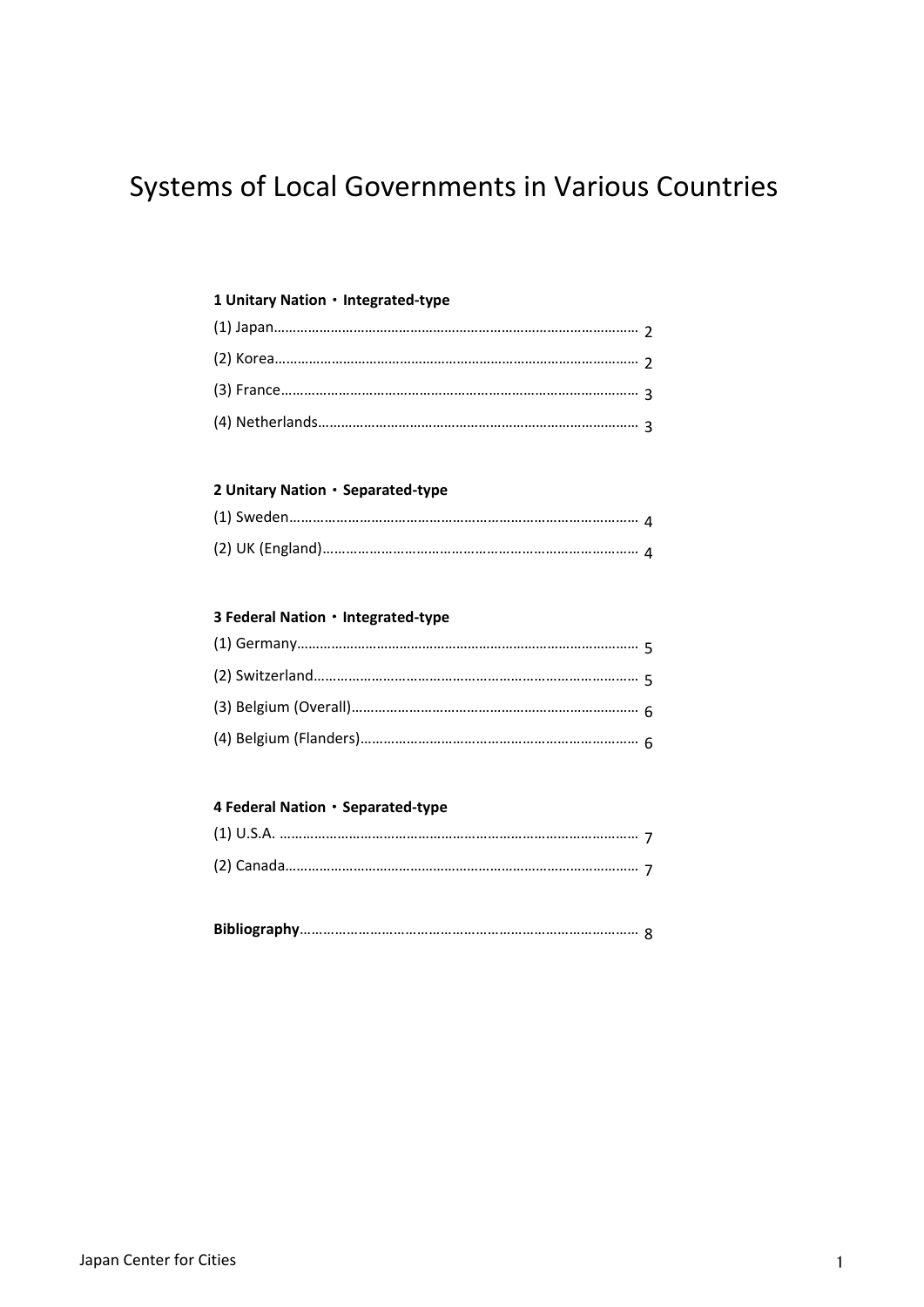| Division                                       | Unitary Nation · Integrated-type                                                                                                                                                                                                                                                                                                                                                                                                                                                                                                                                                                                                                       |                                                                                                                                                                                                                                                                                                                                                                                                                                                                                                                                                                    |  |
|------------------------------------------------|--------------------------------------------------------------------------------------------------------------------------------------------------------------------------------------------------------------------------------------------------------------------------------------------------------------------------------------------------------------------------------------------------------------------------------------------------------------------------------------------------------------------------------------------------------------------------------------------------------------------------------------------------------|--------------------------------------------------------------------------------------------------------------------------------------------------------------------------------------------------------------------------------------------------------------------------------------------------------------------------------------------------------------------------------------------------------------------------------------------------------------------------------------------------------------------------------------------------------------------|--|
|                                                | Japan                                                                                                                                                                                                                                                                                                                                                                                                                                                                                                                                                                                                                                                  | Korea                                                                                                                                                                                                                                                                                                                                                                                                                                                                                                                                                              |  |
| Overview                                       | . Two-layer system of local government (Prefectures and<br>Municipalities)<br>· In addition to general cities, there are some special<br>cases, that are Metropolitan cities, core cities and<br>special cities. They have broader authority than general<br>cities.<br>·No inter-level autonomy<br>• The means of cooperation of fundamental autonomies<br>are those such as extensive associations and partial<br>administrative associations which are corporate bodies,<br>as well as cooperative establishment and entrustment of cooperatively.<br>administration of councils and institutions which are<br>functional cooperative systems, etc. | $*5$<br>. Two-layer system of local government, which are<br>extensive autonomies (special cities, extensive cities,<br>provinces and special self-governing provinces), and<br>fundamental autonomies (autonomous areas, cities and<br>counties)<br>• Administrative councils can be set up to implement a<br>part of the administration related to more than one local<br>government cooperatively.<br>• Local governments associations which are corporate<br>bodies can be set up for more than one local<br>government to implement the mutual administration |  |
|                                                |                                                                                                                                                                                                                                                                                                                                                                                                                                                                                                                                                                                                                                                        |                                                                                                                                                                                                                                                                                                                                                                                                                                                                                                                                                                    |  |
| Population                                     | *1<br>127.76 Million<br><december, 2011=""></december,>                                                                                                                                                                                                                                                                                                                                                                                                                                                                                                                                                                                                | *25<br>50.52 Million<br><2010                                                                                                                                                                                                                                                                                                                                                                                                                                                                                                                                      |  |
| Extensive<br>Autonomy                          | *2<br>O<br>47 Prefectures<br>[Average Population 2.718 Million]<br><2011><br>[Largest Population 12.87 Million, Smallest Population<br>0.59 Million]<br>$<$ 2009>                                                                                                                                                                                                                                                                                                                                                                                                                                                                                      | $*7$<br>$\bigcirc$<br>1 Special City<br>6 Extensive Cities<br>8 Provinces<br>1 Special Self-Governing Province<br>1 Special Autonomous City<br>[Average Population 3.16 Million]<br><2014>                                                                                                                                                                                                                                                                                                                                                                         |  |
| Inter-level<br>Autonomy                        | (N/A)                                                                                                                                                                                                                                                                                                                                                                                                                                                                                                                                                                                                                                                  | (N/A)                                                                                                                                                                                                                                                                                                                                                                                                                                                                                                                                                              |  |
| Cooperation<br>of<br>Fundamental<br>Autonomies | *3<br>Δ<br>115 Extensive Associations<br>1,572 Partial Administrative Associations<br>Councils 216 cases<br>Cooperative Establishment of Institutions, etc. 395 cases<br>Entrustment of Administration 5,264 cases<br>(numbers are mutual ones among municipalities)<br><july, 2010=""></july,>                                                                                                                                                                                                                                                                                                                                                        | *5<br>Δ<br>60 Administrative Councils<br>(7 Extensive Administrative Councils and 53 Fundamental<br>Administrative Councils)<br>6 Local Governments Associations<br>(2 Economy free areas and 4 Associations), etc.<br><december, 2006=""></december,>                                                                                                                                                                                                                                                                                                             |  |
| Fundamental<br>Autonomy                        | ۰4<br>О<br>787 Cities<br>23 Special Wards<br>748 Towns<br>184 Villages<br>1,742 Bodies in total<br>[Average Population 73,000]<br><january, 2012=""><br/>[Largest Population 3.69 Million, Smallest Population 165]<br/>&lt;2011, 2010&gt;<br/>*777 Cities, 846 Towns, 198 Villages, 23 Special Wards, 1,844<br/>Bodies in total in 2006.</january,>                                                                                                                                                                                                                                                                                                   | *5, 7<br>69 Autonomous Areas<br>74 Cities<br>84 Counties<br>227 Bodies in total<br>[Average Population 0.2216 Million]<br><2014><br>*230 Bodies in total in 2006 (including 75 Cities).                                                                                                                                                                                                                                                                                                                                                                            |  |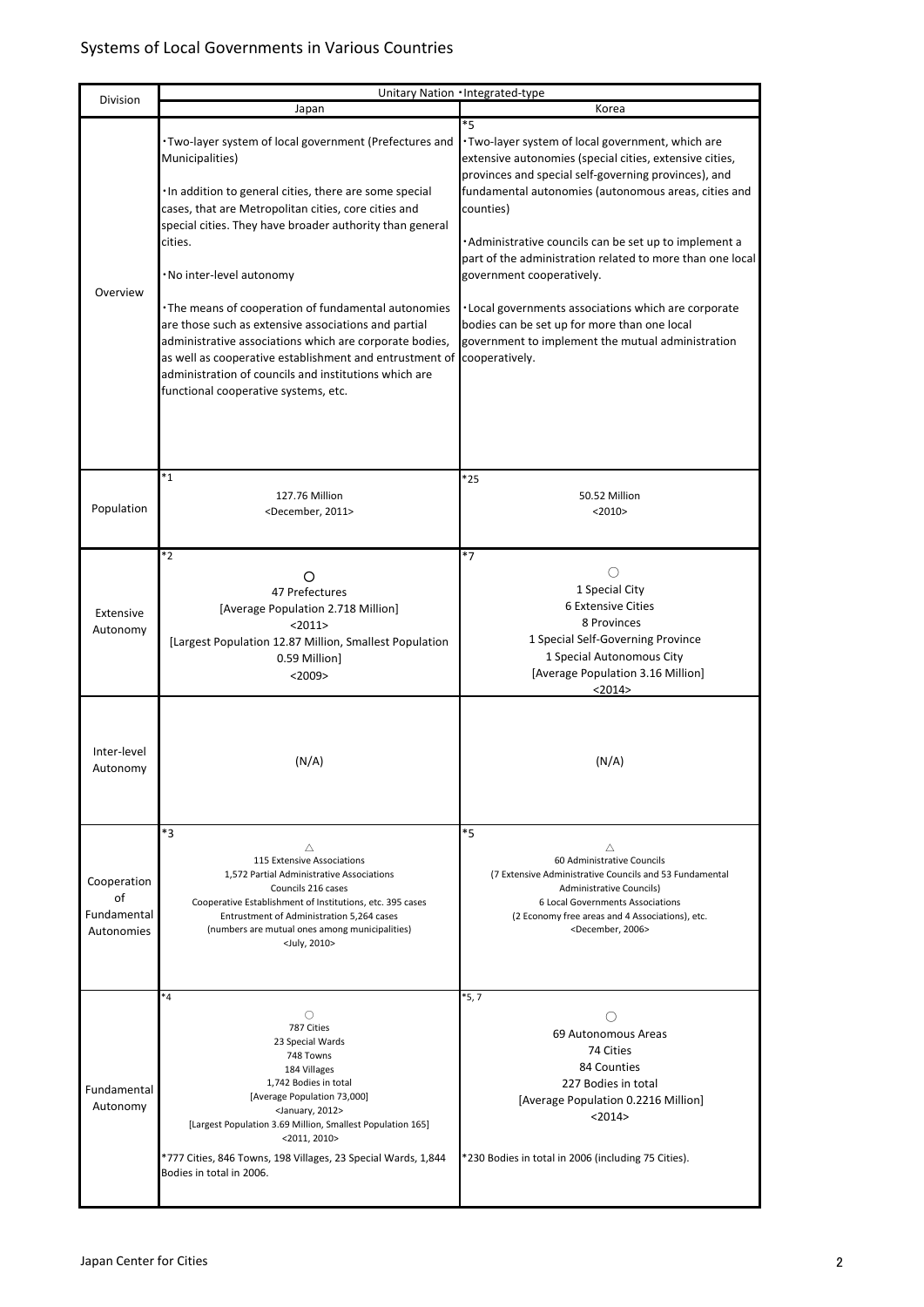|                                             | Unitary Nation Integrated-type                                                                                                                                                                                                                                                                                            |                                                                                                                                                                                                                                                                                                                                                                                                                                   |  |
|---------------------------------------------|---------------------------------------------------------------------------------------------------------------------------------------------------------------------------------------------------------------------------------------------------------------------------------------------------------------------------|-----------------------------------------------------------------------------------------------------------------------------------------------------------------------------------------------------------------------------------------------------------------------------------------------------------------------------------------------------------------------------------------------------------------------------------|--|
| Division                                    | France                                                                                                                                                                                                                                                                                                                    | Netherlands                                                                                                                                                                                                                                                                                                                                                                                                                       |  |
|                                             | *6<br>. Three-layer system of local government (Regions,<br>Departments and Communes)                                                                                                                                                                                                                                     | $\overline{11}$<br>· Two-layer system of local government (Provinces and<br>Gemeenten)                                                                                                                                                                                                                                                                                                                                            |  |
| Overview                                    | •There are inter-communal associations as federations<br>of communes that have taxation rights.<br>• There are administrative associations which implement<br>one or more administrations extensively. It is also<br>possible to set up the associations with autonomies in<br>different levels or neighboring countries. | In addition to Provinces and local governments, there are<br>'Water Boards (water control committees) which are local<br>administrative institutions that hold jurisdiction over water<br>control projects. They have their own assemblies and taxation<br>rights.<br>*12<br>· Frameworks of extensive cooperation among fundamental<br>local governments exist such as "Extensive Public<br>Organizations" based on WGR-Plus.    |  |
|                                             |                                                                                                                                                                                                                                                                                                                           | $*11$<br>. "Public Organizations" based on WGR (hierarchical system<br>structure/corporate and authorized), "Cooperative<br>Institutions" (hierarchical system structure/non-corporate and<br>unauthorized), "Core Urban Arrangement" (specified in the<br>cooperative code that the core cities exercise certain<br>authority)                                                                                                   |  |
| Population                                  | *8<br>61.54 Million<br>$<$ 2008>                                                                                                                                                                                                                                                                                          | *25<br>16.53 Million<br>$<$ 2009>                                                                                                                                                                                                                                                                                                                                                                                                 |  |
| Extensive<br>Autonomy                       | *8, 9<br>O<br>26 Regions<br>(Metropolitan France 22, Corsica 1, Overseas<br>Department 3)<br>[Average Population 2.367 Million]<br>$<$ 2008>                                                                                                                                                                              | $*12$<br>O<br>12 Provinces<br>[Average Population 1.38 Million]<br>$<$ 2007>                                                                                                                                                                                                                                                                                                                                                      |  |
| Inter-level<br>Autonomy                     | *8, 9<br>◯<br>100 Departments<br>(Metropolitan France 96, Overseas Department 4)<br>[Average Population 0.615 Million]<br>$<$ 2008>                                                                                                                                                                                       | (N/A)                                                                                                                                                                                                                                                                                                                                                                                                                             |  |
| Cooperation of<br>Fundamental<br>Autonomies | $*10$<br>16,133 Inter-communal Administrative Associations<br>14 Metropolis Federations<br>2,393 Commune Federations<br>171 Urban Federations<br><january, 2008=""></january,>                                                                                                                                            | $*11$<br>O<br>27 Water Boards (Waterschappen)<br>7 Extensive Public Organizations<br>(Regionaal Openbaar Lichaam)<br>(Established only in the following 7 Metropolitan Areas: 1. Amsterdam,<br>2. Den Haag, 3. Rotterdam, 4. Utrecht, 5. Eindhoven and Helmont, 6.<br>Arnhem and Nijmegen, and 7. Enschede and Hengelo)<br>"Cooperative Organizations", "Cooperative Institutions", "Core City<br>Arrangement" etc., based on WRG |  |
| Fundamental<br>Autonomy                     | *9<br>( )<br>36,680 Communes<br>[Average Population 1,678]<br>$<$ 2008><br>*36,779 Communes in 1999                                                                                                                                                                                                                       | $*12$<br>443 Gemeentens<br>[Average Population 37,000]<br>$<$ 2007>                                                                                                                                                                                                                                                                                                                                                               |  |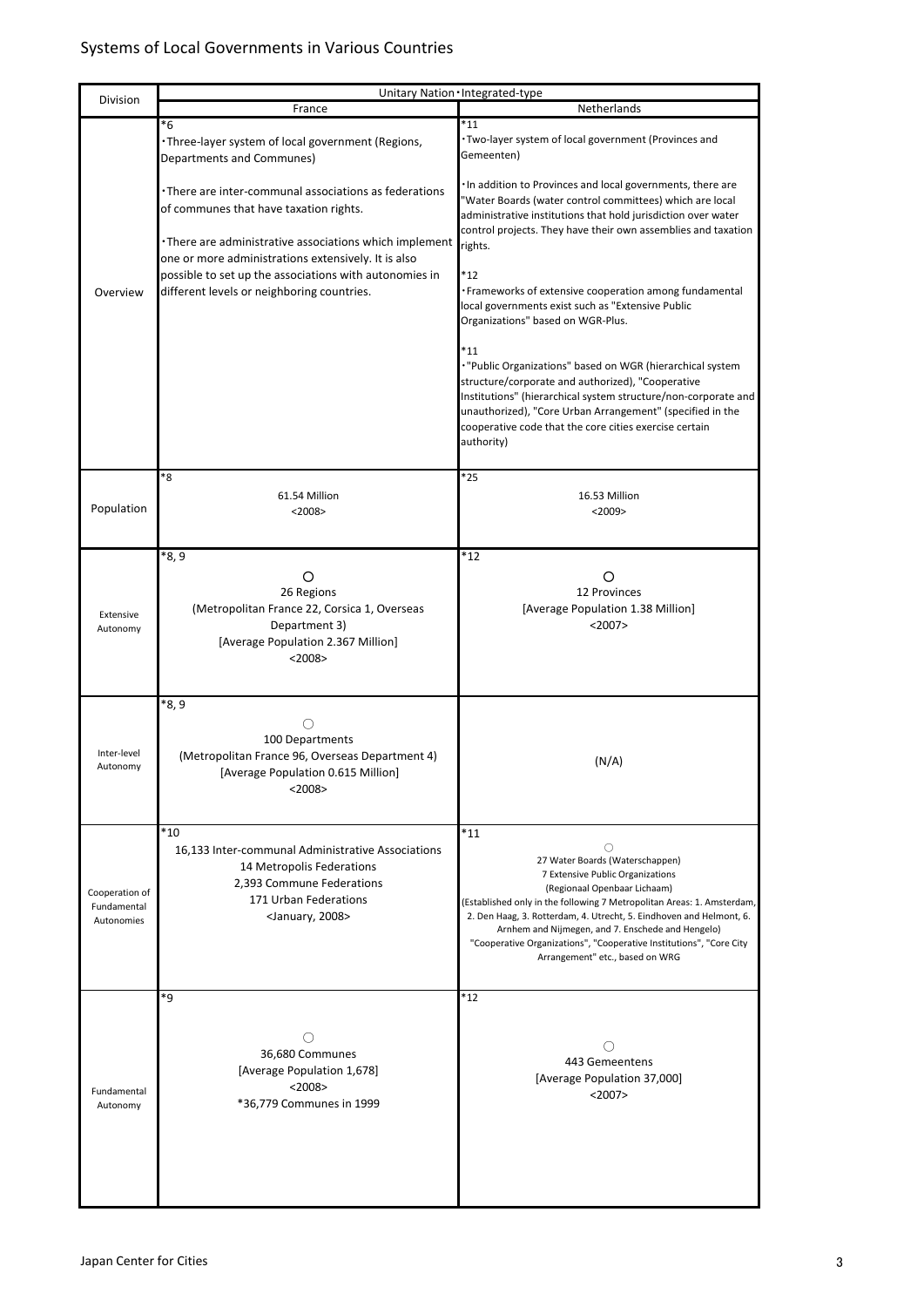| Division                                    | Unitary Nation Separated-type                                                                                                                                                             |                                                      |                                                                                                                                                                   |                                                                                       |
|---------------------------------------------|-------------------------------------------------------------------------------------------------------------------------------------------------------------------------------------------|------------------------------------------------------|-------------------------------------------------------------------------------------------------------------------------------------------------------------------|---------------------------------------------------------------------------------------|
|                                             | Sweden                                                                                                                                                                                    | 6, 15                                                | UK (England)                                                                                                                                                      |                                                                                       |
|                                             | *6<br>. Two-layer system of local government (Landstings)<br>(partly Regions) and Communes)                                                                                               | system)                                              | ·Two-layer system of local government (partly one-layer                                                                                                           |                                                                                       |
|                                             | . Regions hold jurisdictions over the regional traffic<br>which is the national administration, in addition to<br>Landsting jurisdictional operations (medical and sanitary<br>services). | (Regional Areas)<br>of Counties and Districts.       | Two-layer system: Consist of Counties and Districts. Each<br>jurisdictional administration is separated.                                                          | One-layer system: Unitary implements the administrations                              |
| Overview                                    | •There is another extensive administrative unit which is<br>called Lan, and Lans have almost the same jurisdiction as<br>Landstings.                                                      | (Metropolitan Areas)                                 | One-layer system: Metropolitan District implements the<br>administration of Counties and Districts.                                                               |                                                                                       |
|                                             | · Basically, administrations of Communes and Landstings<br>are separated.                                                                                                                 | (London)                                             | Greater London Authority (GLA) implements the<br>transport, culture, strategic planning, etc. There are 32<br>London boroughs and the City of London Corporation. | administrations of police, fire and rescue, emergency, public                         |
|                                             |                                                                                                                                                                                           |                                                      |                                                                                                                                                                   |                                                                                       |
| Population                                  | *25<br>9.38 Million<br>$<$ 2010>                                                                                                                                                          | *25                                                  | 61.35 Million<br>$<$ 2010>                                                                                                                                        |                                                                                       |
|                                             | $*13$                                                                                                                                                                                     |                                                      | <b>Regional Areas</b>                                                                                                                                             | Metropolitan                                                                          |
|                                             | O                                                                                                                                                                                         | *15                                                  | $*15$                                                                                                                                                             | *15                                                                                   |
| Extensive<br>Autonomy                       | 17 Landstings<br>3 Regions<br>(to 2010, Region Experiment)<br>20 extensive autonomies in total<br>[Average Population 0.469 Million]<br><2011><br>*18 Landstings and 2 Regions in 2007    | 27 Counties<br><2010><br>*35 Counties in<br>2000     |                                                                                                                                                                   |                                                                                       |
| Inter-level<br>Autonomy                     | (N/A)                                                                                                                                                                                     | (N/A)                                                | 56 Unitary<br>Authorities<br><2010><br>*46 Unitary<br>Authorities in<br>2000                                                                                      | 36 Metropolitan<br>Districts<br>$<$ 2010 $>$<br>*36 Metropolitan<br>Districts in 2000 |
|                                             |                                                                                                                                                                                           | *15                                                  |                                                                                                                                                                   |                                                                                       |
| Cooperation of<br>Fundamental<br>Autonomies | (N/A)                                                                                                                                                                                     | Administrative<br>Associations<br>$<$ 2010 $>$       |                                                                                                                                                                   |                                                                                       |
|                                             | $*14$                                                                                                                                                                                     | *15                                                  |                                                                                                                                                                   |                                                                                       |
| Fundamental<br>Autonomy                     | ()<br>290 Communes<br>[Average Population 32,300]<br><2011>                                                                                                                               | 201 Districts<br><2010><br>*238 Districts in<br>2000 |                                                                                                                                                                   |                                                                                       |
|                                             | * Gotland Commune implements Landsting's<br>administration as well.                                                                                                                       | $*15$                                                | About 10,000 Parishes<br>$<$ 2010>                                                                                                                                | $*15$<br>Only a few Parishes<br><2010>                                                |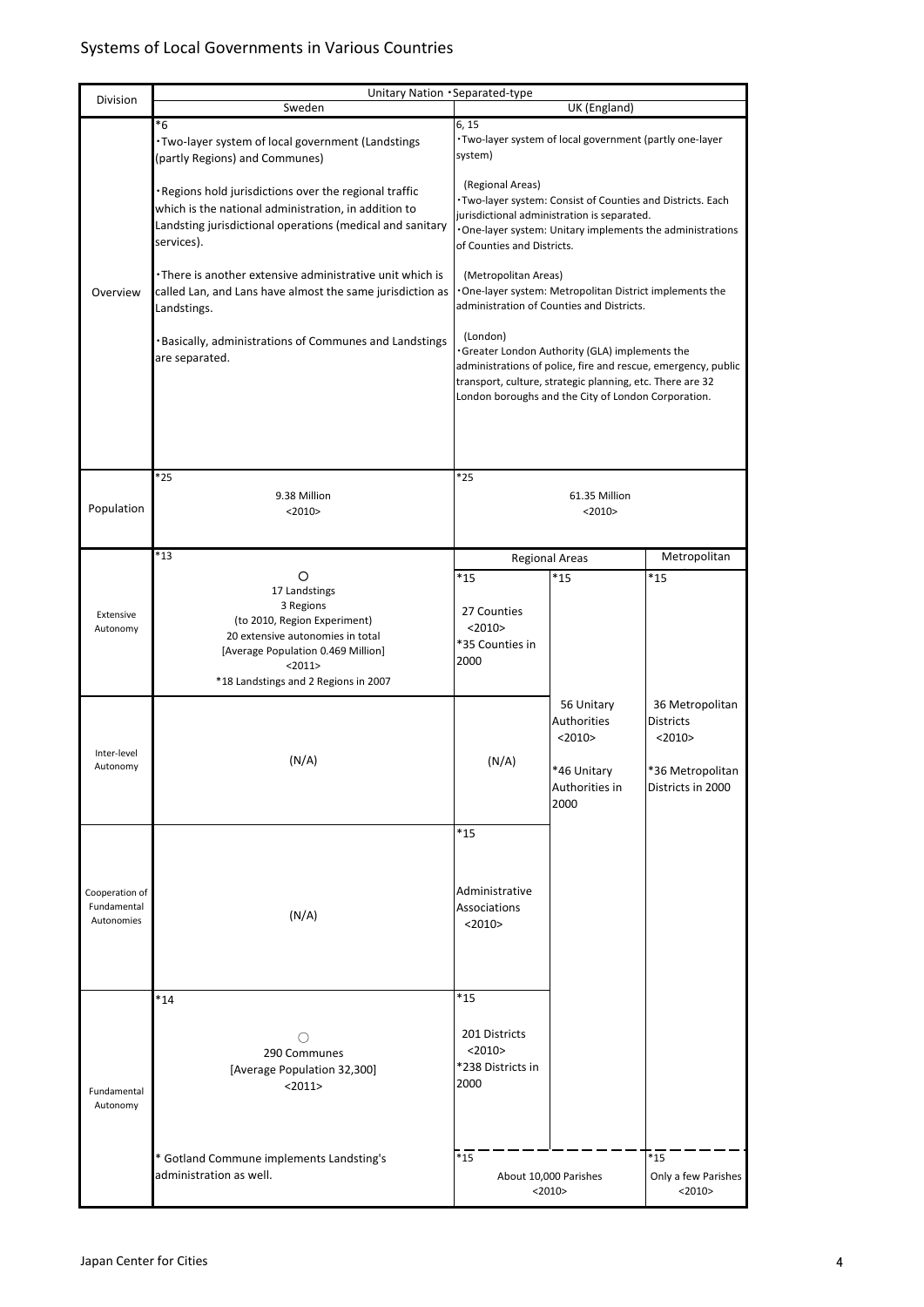| Division                                    | Federal Nation Integrated-type                                                                                                                                                                                                                                                                                                                              |                                                                                                                                   |  |
|---------------------------------------------|-------------------------------------------------------------------------------------------------------------------------------------------------------------------------------------------------------------------------------------------------------------------------------------------------------------------------------------------------------------|-----------------------------------------------------------------------------------------------------------------------------------|--|
|                                             | Switzerland<br>Germany                                                                                                                                                                                                                                                                                                                                      |                                                                                                                                   |  |
|                                             | *6<br>Basically two-layer system of local government (States<br>and Municipalities)                                                                                                                                                                                                                                                                         | $*17$<br>· Basically two-layer system of local government<br>(Cantons (or Half-Cantons) and Municipalities)                       |  |
|                                             | . However, there are city-states which have no<br>Municipalities. There are Wards (Bezirk) in city-states.                                                                                                                                                                                                                                                  | · In some Cantons, there are Counties (Organizations<br>between Cantons and Municipalities straddling several<br>Municipalities). |  |
| Overview                                    | *Narrowly-defined Municipalities Associations or<br>counties that have similar characteristics as<br>Municipalities Associations often exist.                                                                                                                                                                                                               |                                                                                                                                   |  |
|                                             | *There are two kinds of cities, which are Independent<br>Cities (more than 50,000 - 100,000 population) and In-<br>County Cities (less than 50,000 - 100,000 population).<br>That standards vary from state to state.                                                                                                                                       |                                                                                                                                   |  |
|                                             | *There are 19 administrative regions (Regierungsbezirk)<br>in the following 5 states: Baden-Wurttermberg(4),<br>Bavaria(7), Hessen(3), North Rhine-Westphalia(5).                                                                                                                                                                                           |                                                                                                                                   |  |
|                                             | $*16$                                                                                                                                                                                                                                                                                                                                                       | *25                                                                                                                               |  |
| Population                                  | 81.75 Million<br><2010                                                                                                                                                                                                                                                                                                                                      | 7.82 Million<br><2010                                                                                                             |  |
|                                             | $*16$                                                                                                                                                                                                                                                                                                                                                       | $*17$                                                                                                                             |  |
| State                                       | O<br>16 States (including 3 City States)<br>[Average Population 5.109 Million]<br>$<$ 2010 $>$                                                                                                                                                                                                                                                              | O<br>26 Cantons<br>(20 Cantons and 6 Half-Cantons)<br>[Average Population 0.301 Million]<br><2011>                                |  |
|                                             | $*16$                                                                                                                                                                                                                                                                                                                                                       | $*17$                                                                                                                             |  |
| Extensive<br>Autonomy                       | Δ<br>301 Counties (Kreise)<br>111 Independent cities (Kreisfreie Staedte)<br>[Average Population 0.198 Million]<br><2010>                                                                                                                                                                                                                                   | Δ<br>147 Counties<br>[Average Population 53,000]<br>$2011$                                                                        |  |
|                                             | *323 Counties and 116 Independent cities in 2006.                                                                                                                                                                                                                                                                                                           | *175 Counties in 2006.                                                                                                            |  |
| Cooperation of<br>Fundamental<br>Autonomies | $*10$<br>Special-Purpose Cooperatives (Zweckverband)<br>(About 1,500 cooperatives in Free State of Bavaria)<br><april, 2006=""><br/>1,708 administrative associations of small municipalities<br/>(Engerer Gemeindeverband)<br/>Wide-area associations of Municipalities (höhere<br/>Kommunalverbände)<br/><math>&lt;</math> 2008<math>&gt;</math></april,> | (Research in progress)                                                                                                            |  |
|                                             | $*16$                                                                                                                                                                                                                                                                                                                                                       |                                                                                                                                   |  |
| Fundamental<br>Autonomy                     | ()<br>11,442 Municipalities<br>[Average Population 7,145]<br>$<$ 2010 $>$                                                                                                                                                                                                                                                                                   | O<br>2,551 Municipalities<br>[Average Population 3,065]<br><2011>                                                                 |  |
|                                             | *12,312 Municipalities in 2006.                                                                                                                                                                                                                                                                                                                             | *2,740 Municipalities in 2006.                                                                                                    |  |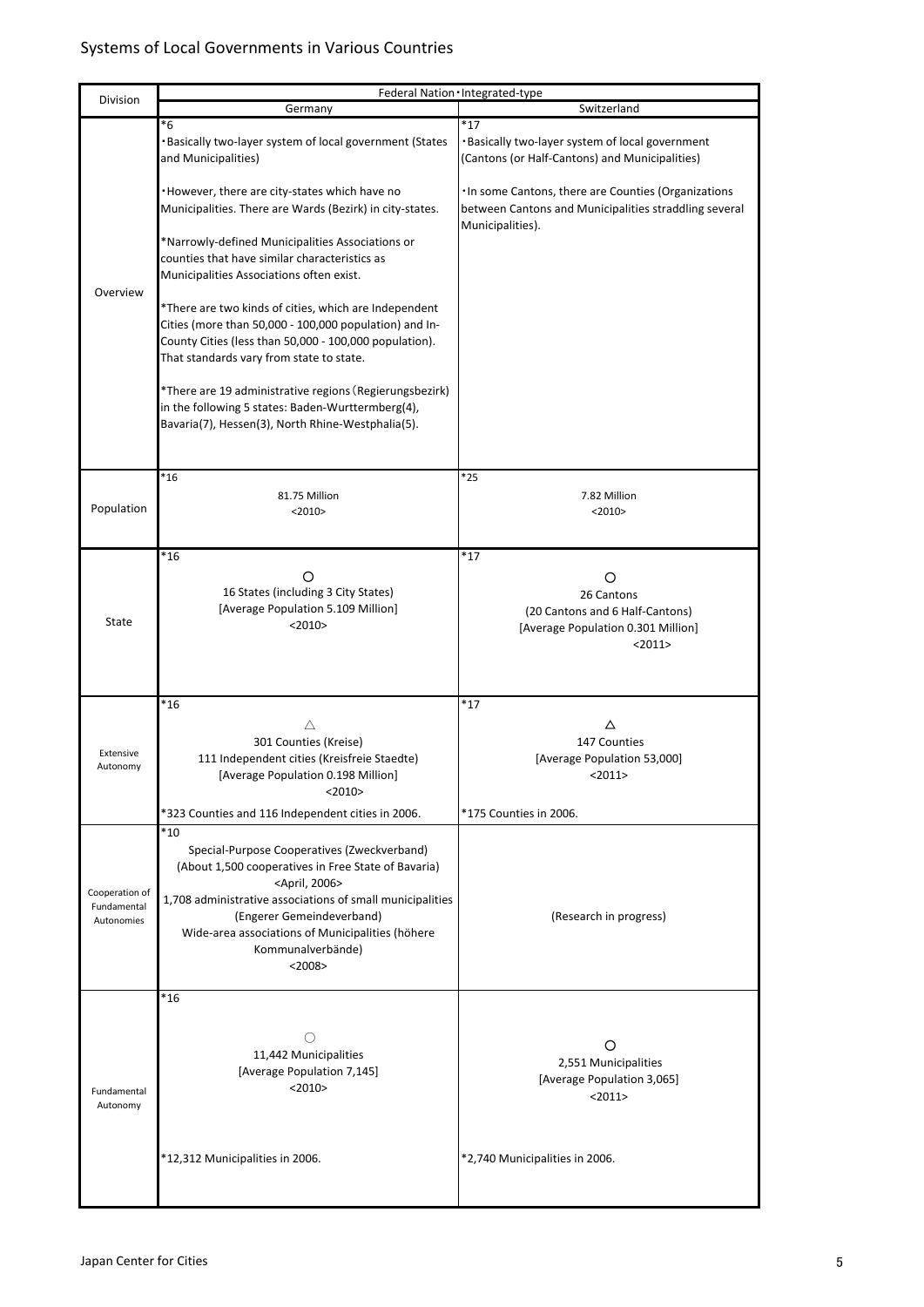|                                             | Federal Nation Integrated-type                                                                                                                                                                                                                                                                                                                                                                                                                                                                                                                                                                                                                                                                                                                    |                                                                                                                                                                                                                     |  |
|---------------------------------------------|---------------------------------------------------------------------------------------------------------------------------------------------------------------------------------------------------------------------------------------------------------------------------------------------------------------------------------------------------------------------------------------------------------------------------------------------------------------------------------------------------------------------------------------------------------------------------------------------------------------------------------------------------------------------------------------------------------------------------------------------------|---------------------------------------------------------------------------------------------------------------------------------------------------------------------------------------------------------------------|--|
| Division                                    | Belgium (Overall)                                                                                                                                                                                                                                                                                                                                                                                                                                                                                                                                                                                                                                                                                                                                 | Belgium (Flanders)                                                                                                                                                                                                  |  |
| Overview                                    | $*18$<br>$*18$<br>·Basically four-layer system of local government<br>· Three-layer system of local government (Flemish<br>(Regions, Communities, Provinces and Communes)<br>Government, Provinces and Communes)<br>·3 Regions (Flemish Region, Wallonne Region and<br>Brussels-Capital Region) and 3 Communities (Dutch<br>Communities, French Communities and German<br>Communities) coexist, overlapping each other.<br>. Geographically, the Dutch Community and Flemish<br>Region are the same region, excluding the Brussels-<br>Capital Region. Also, the Wallone Region and "the<br>combined realm of French Communities and German<br>Communities" match the realm (French Communities are<br>relatively bigger in population and area). |                                                                                                                                                                                                                     |  |
|                                             | $*19$                                                                                                                                                                                                                                                                                                                                                                                                                                                                                                                                                                                                                                                                                                                                             | $*19$                                                                                                                                                                                                               |  |
| Population                                  | 10.84 Million<br><january 1,="" 2010=""></january>                                                                                                                                                                                                                                                                                                                                                                                                                                                                                                                                                                                                                                                                                                | 6.25 Million<br><january 1,="" 2010=""></january>                                                                                                                                                                   |  |
| State                                       | $*_{18}$<br>O<br>3 Regions<br>3 Communities<br>[Average Population 3.61 Million]<br>$<$ 2008>                                                                                                                                                                                                                                                                                                                                                                                                                                                                                                                                                                                                                                                     | $*18$<br>Ω<br>Flemish Region<br><b>Dutch Community</b><br>*The Flemish Government consists of the Flemish<br>Region and Dutch Community working together.                                                           |  |
| Extensive<br>Autonomy                       | *18, 19<br>Δ<br>10 Provinces<br>[Average Population 1.08 Million]<br>[Largest Population 1.74 Million, Smallest Population 0.27<br>Million]<br><2010                                                                                                                                                                                                                                                                                                                                                                                                                                                                                                                                                                                              | *18, 19<br>$\left( \begin{array}{c} \cdot \end{array} \right)$<br>5 Provinces (Provincies)<br>[Average Population 1.25 Million]<br>[Largest Population 1.74 Million, Smallest Population<br>0.84 Million]<br><2010> |  |
| Cooperation of<br>Fundamental<br>Autonomies | *18, 20<br>225 Intercommunales<br>$<$ 2005>                                                                                                                                                                                                                                                                                                                                                                                                                                                                                                                                                                                                                                                                                                       | $*_{20}$<br><b>Regional Associations</b><br><b>Project Associations</b><br>Service Operative Associations<br><b>Entrustment Associations</b>                                                                        |  |
| Fundamental<br>Autonomy                     | *18, 19<br>Ο<br>589 Communes<br>[Average Population 18,000]<br>[Largest Population 0.484 Million, Smallest Population<br>80]<br><2010>                                                                                                                                                                                                                                                                                                                                                                                                                                                                                                                                                                                                            | *18, 19<br>∩<br>308 Municipalities (Gemeenten)<br>[Average Population 20,000]<br>[Largest Population 0.484 Million, Smallest Population<br>80]<br><2010                                                             |  |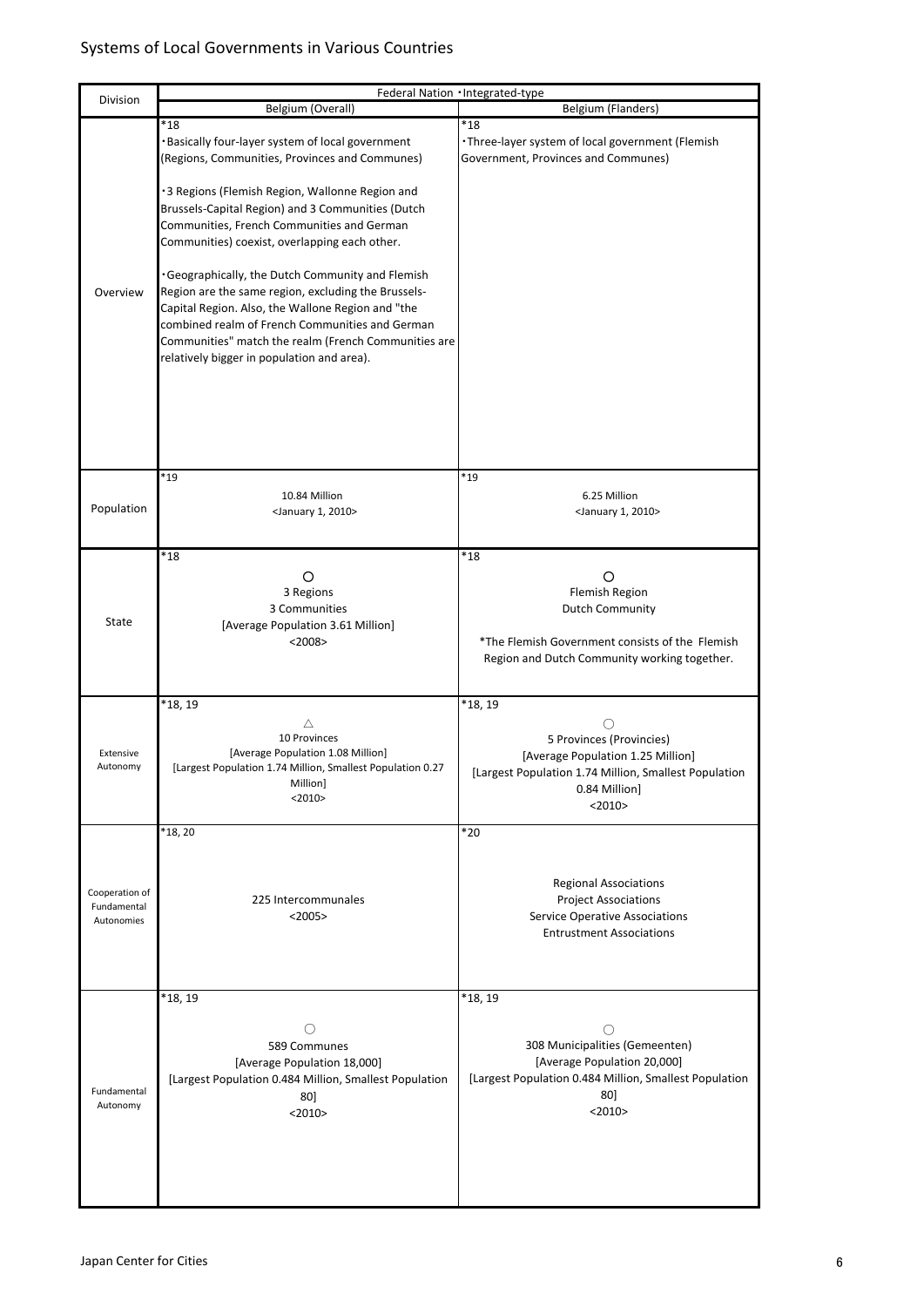|                                             | Federal Nation · Separated-type                                                                                                                                                                                                                                                                                                                                                                                                                                                                                                                      |                                                                                                                                                                                                                                                                                                                                                                                                                                                                                                                   |  |
|---------------------------------------------|------------------------------------------------------------------------------------------------------------------------------------------------------------------------------------------------------------------------------------------------------------------------------------------------------------------------------------------------------------------------------------------------------------------------------------------------------------------------------------------------------------------------------------------------------|-------------------------------------------------------------------------------------------------------------------------------------------------------------------------------------------------------------------------------------------------------------------------------------------------------------------------------------------------------------------------------------------------------------------------------------------------------------------------------------------------------------------|--|
| Division                                    | U.S.A.                                                                                                                                                                                                                                                                                                                                                                                                                                                                                                                                               | Canada                                                                                                                                                                                                                                                                                                                                                                                                                                                                                                            |  |
| Overview                                    | *21<br>·Structures of local governments vary depending on the<br>state.<br>. There are the following kinds of local governments:<br>Counties (acting institutions of states), local<br>governments such as Cities (falling under the category of<br>municipalities in Japan), Towns/Townships (taking up the<br>limited administrations compared with the local<br>governments such as Cities), and Special Districts such as two-layer local governments with extensive<br>School Districts (established for special administrative<br>objectives). | *23<br>· Two-layer system of local government (Provinces (or<br>Territories) and Municipalities)<br>· In addition to Municipalities, there are various kinds of<br>committees organized by province law.<br>•There are one-layer local governments without<br>extensive administrative bodies such as Counties, and<br>administrative bodies. The latter case consists of upper<br>local governments such as Counties or Regions, and<br>lower local governments such as Cities, Towns,<br>Townships or Villages. |  |
|                                             |                                                                                                                                                                                                                                                                                                                                                                                                                                                                                                                                                      |                                                                                                                                                                                                                                                                                                                                                                                                                                                                                                                   |  |
| Population                                  | $*25$<br>308.75 Million<br>$<$ 2010 $>$                                                                                                                                                                                                                                                                                                                                                                                                                                                                                                              | $*25$<br>34.11 Million<br>$<$ 2010>                                                                                                                                                                                                                                                                                                                                                                                                                                                                               |  |
| <b>State</b>                                | *25<br>O<br>50 States<br>[Average Population 6.175 Million]<br>$<$ 2010 $>$                                                                                                                                                                                                                                                                                                                                                                                                                                                                          | *24<br>Ω<br>10 Provinces and 3 Territories<br>[Average Population 2.624 Million]<br><2010>                                                                                                                                                                                                                                                                                                                                                                                                                        |  |
| Extensive<br>Autonomy                       | *22<br>Δ<br>3,031 Counties<br>[Average Population 100,000]<br><2012><br>*3,034 Counties in 2002.                                                                                                                                                                                                                                                                                                                                                                                                                                                     | (Research in progress)                                                                                                                                                                                                                                                                                                                                                                                                                                                                                            |  |
| Cooperation of<br>Fundamental<br>Autonomies | (Research in progress)                                                                                                                                                                                                                                                                                                                                                                                                                                                                                                                               | (Research in progress)                                                                                                                                                                                                                                                                                                                                                                                                                                                                                            |  |
| Fundamental<br>Autonomy                     | *22<br>Δ<br>90,056 Local governments<br>Of which, 3,031 Counties<br>19,519 Municipalities<br>16,360 Towns/Townships<br>12,880 School Districts<br>38,266 Special Districts<br>[Average Population 3,428]<br><2012><br>*87,525 Local Governments in 2002 (including 35,052<br>Special Districts).                                                                                                                                                                                                                                                     | *24<br>()<br>4,066 Municipalities<br>[Average Population 8,389]<br>$<$ 2000 $>$                                                                                                                                                                                                                                                                                                                                                                                                                                   |  |